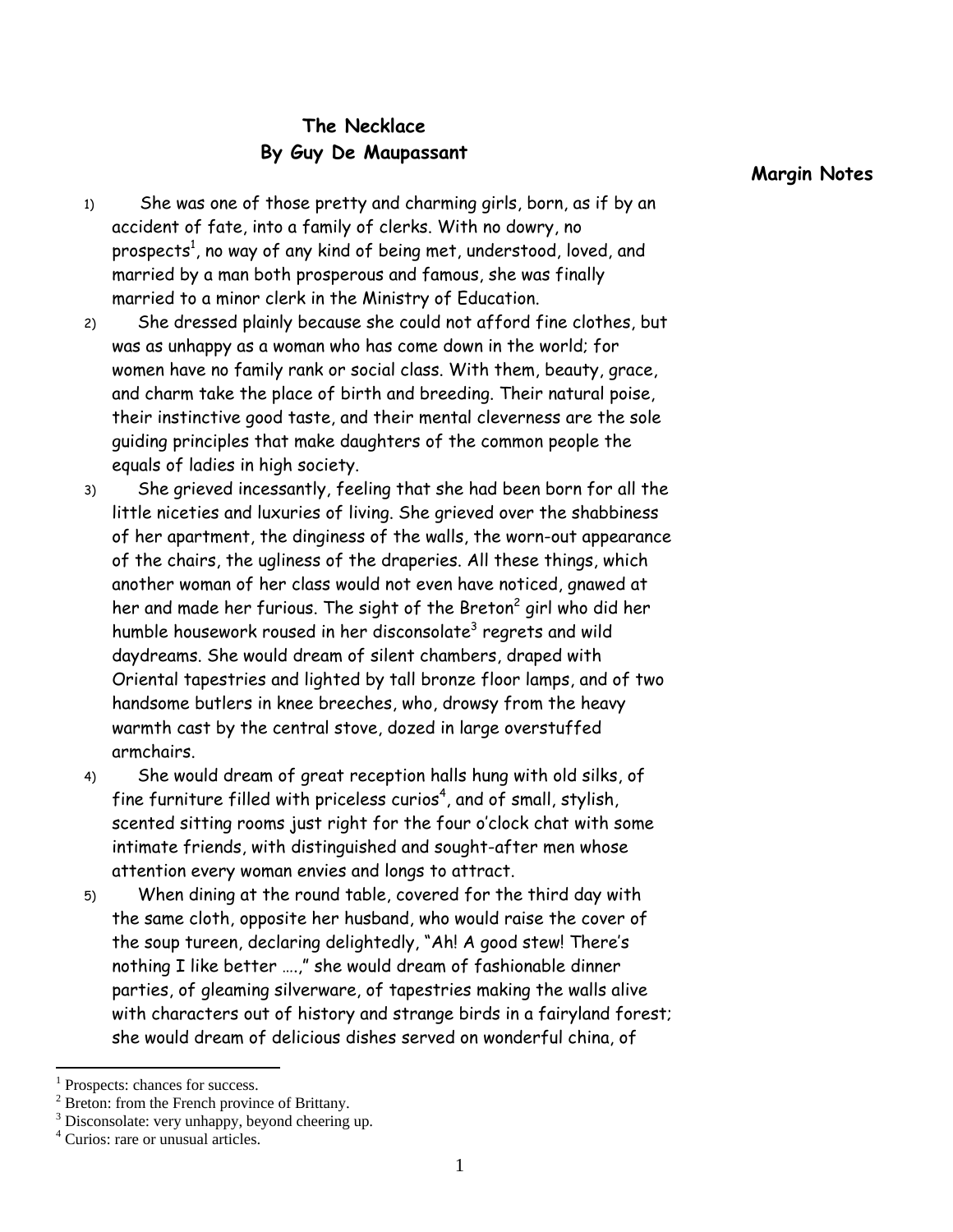gallant compliments whispered and listened to with a sphinxlike $^5$  smile  $\,$ as one eats the rosy flesh of a trout or nibbles at the wings of a grouse.

- 6) She had no evening clothes, no jewels, nothing. But those were the things he wanted: she felt that was the kind of life for her. She so much longed to please, be envied, be fascinating and sought after.
- 7) She had a well-to-do friend, a classmate of convent-school days whom she would no longer go to see, simply because she would feel so distressed on returning home. And she would weep for days on end from vexation $^6$ , regret, despair, and anguish.
- 8) Then one evening, her husband came home proudly holding out a large envelope.
- 9) "Look," he said, "I've go something for you."
- 10) She excitedly tore open the envelope and pulled out a printed card bearing these words:
- 11) "The Minister of Education and Mme. Georges Ramponneau beg M. and Mme. Loisel to do them the honor of attending an evening reception at the Ministerial Mansion on Friday, January 18."
- 12) Instead of being delighted, as her husband had hoped, she scornfully tossed the invitation on the table, murmuring, "What good is that to me?"
- 13) "But my dear, I thought you'd be thrilled to death. You never get a chance to go out, and this is a real affair, a wonderful one! I had an awful time getting a card. Everybody wants one; it's much sought after, and not many clerks have a chance at one. You'll see all the most important people there."
- 14) She gave him an irritated glance and burst out impatiently, "What do you think I have to go in?"
- 15) He hadn't given that a thought. He stammered, "Why, the dress you wear when we go to the theater. That looks quite nice, I think."
- 16) He stopped talking, dazed and distracted to see his wife burst out weeping. Two large tears slowly rolled from the corners of her eyes to the corners of her mouth. He gasped, "Why, what's the matter? What's the trouble?"
- 17) By sheer willpower she overcame her outburst and answered in a calm voice while wiping the tears from her wet cheeks, "Oh, nothing. Only I don't have an evening dress and therefore I can't go to that affair. Give the card to some friend at the office whose wife can dress better that I can."

 $<sup>5</sup>$  Sphinxlike: resembling a famous Egyptian statue with the body of a lion and head of a man.</sup>

<sup>&</sup>lt;sup>6</sup> Vexation: anger or annoyance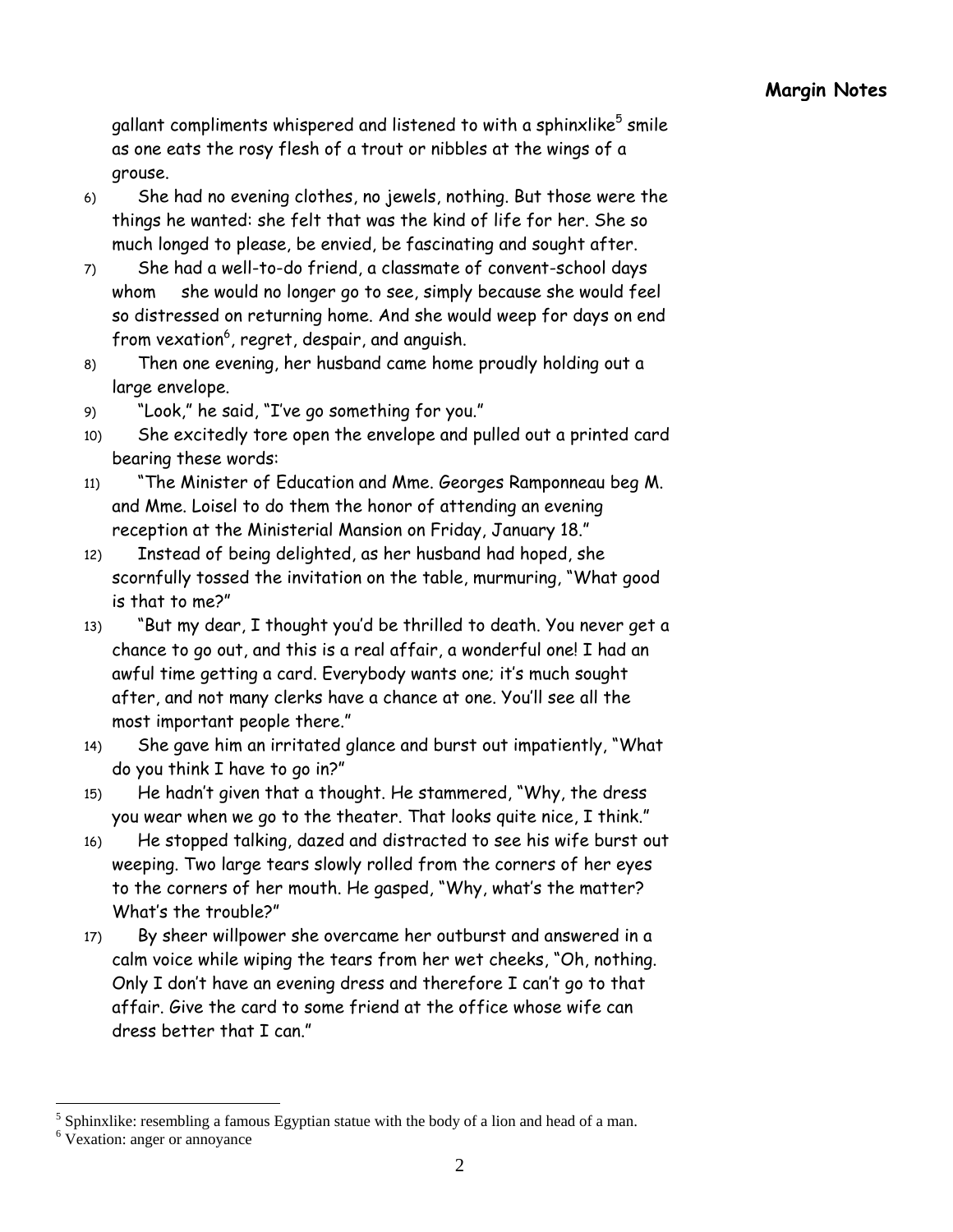- 18) He was stunned. He resumed, "Let's see, Mathilde. How much would a suitable outfit cost-one you could wear for other affairs toosomething very simple?"
- 19) She thought it over for several seconds, going over her allowance and thinking also of the amount she could ask for without bringing an immediate refusal and an exclamation of dismay from the thrifty clerk.
- 20) Finally, she answered hesitatingly, "I'm not sure exactly, but I think with four hundred francs $^7$  I could manage it."
- 21) He turned a bit pale, for he had set aside just that amount to buy a rifle so that, the following summer, he could join some friends who were getting up a group to shoot larks on the plain near Nanterre $^8$ .
- 22) However, he said, "All right. I'll give you four hundred francs. But try to get a nice dress."
- 23) As the day of the party approached, Mme. Loisel seemed sad, moody, and ill at ease. Her outfit was ready, however. Her husband said to her one evening, "What's the matter? You've been all out of sorts for three days."
- 24) And she answered, "It's embarrassing not to have a jewel or a gem-nothing to wear on my dress. I'll look like a pauper<sup>9</sup>; I'd almost rather not go to that party."
- 25) He answered, "Why not wear some flowers? They're very fashionable this season. For ten francs you can get two or three gorgeous roses."
- 26) She wasn't at all convinced. "No…There's nothing more humiliating than to look poor among a lot of rich women."
- 27) But her husband exclaimed, "My, but you're silly! Go see your friend Mme. Forestier and ask her to lend you some jewelry. You and she know each other well enough for you to do that."
- 28) She gave a cry of joy, "Why, that's so! I hadn't thought of it."
- 29) The next day she paid her friend a visit and told her of her predicament<sup>10</sup>.
- 30) Mme. Forestier went toward a large closet with mirrored doors, took out a large jewel box, brought it over, opened it, and said to Mme. Loisel, "Pick something out, my dear."
- 31) At first her eyes noted some bracelets, then a pearl necklace, then a Venetian cross, gold and gems, of marvelous workmanship. She tried on these adornments in front of the mirror, but hesitated,

 $7$  Francs: the monetary units of France.

<sup>8</sup> Nanterre: a town near Paris.

<sup>&</sup>lt;sup>9</sup> Pauper: a poor person.

<sup>&</sup>lt;sup>10</sup> Predicament: a difficult embarrassing situation.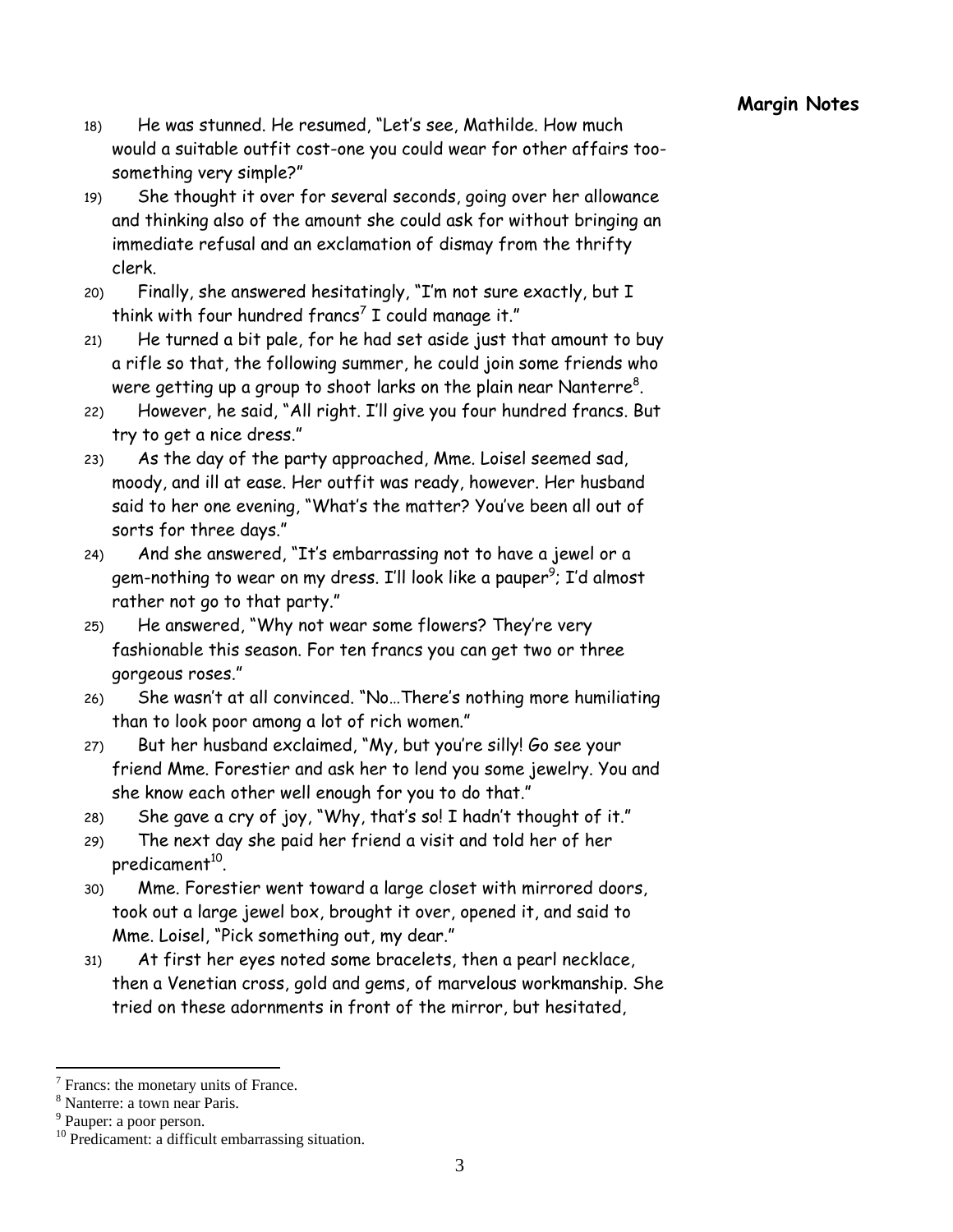unable to decide which to part with and put back. She kept on asking, "Haven't you something else?"

- 32) "Oh, yes, keep on looking. I don't know just what you'd like."
- 33) All at once she found, in a black satin box, a superb diamond necklace; and her pulse beat faster with longing. Her hands trembled as she took it up. Clasping it around her throat, outside her highnecked dress, she stood in ecstasy looking at her reflection.
- 34) Then she asked, hesitatingly, pleading, "Could I borrow that, just that and nothing else?"
- 35) "Why of course."
- 36) She threw her arms around her friend, kissed her warmly, and fled with her treasure.
- 37) The day of the party arrived. Mme. Loisel was a sensation. She was the prettiest one there, fashionable, gracious, smiling, and wild with joy. All the men turned to look at her, asked who she was, begged to be introduced. All the Cabinet officials wanted to waltz with her. The minister took notice of her.
- 38) She danced madly, wildly, drunk with pleasure, giving no thought to anything in the triumph of her beauty, the pride of her success, in a kind of happy cloud composed of all the adulation, of all the admiring glances, of all the awakened longings, of a sense of complete victory that is so sweet to a woman's heart.
- 39) She left around four o'clock in the morning. Her husband, since midnight, had been dozing in a small empty sitting room with three other gentlemen whose wives were having too good a time to leave.
- 40) He threw her over his shoulders the wraps he had brought for going home, modest garments of everyday life whose shabbiness clashed with the stylishness of her evening clothes. She felt this and longed to escaped, unseen by the other women who were draped in expensive furs.
- 41) Loisel held her back.
- 42) "Hold on! You'll catch cold outside. I'll call a cab."
- 43) But she wouldn't listen to him and went rapidly down the stairs. When they were on the street, they didn't find a carriage; and they set out to hunt for one, hailing drivers whom they saw going by at a distance.
- 44) They walked toward the Seine<sup>11</sup>, disconsolate and shivering. Finally on the docks they found one of those carriages that one sees in Paris only after nightfall, as if they were ashamed to show their drabness during daylight hours.

 $11$  Seine: the river that runs through Paris.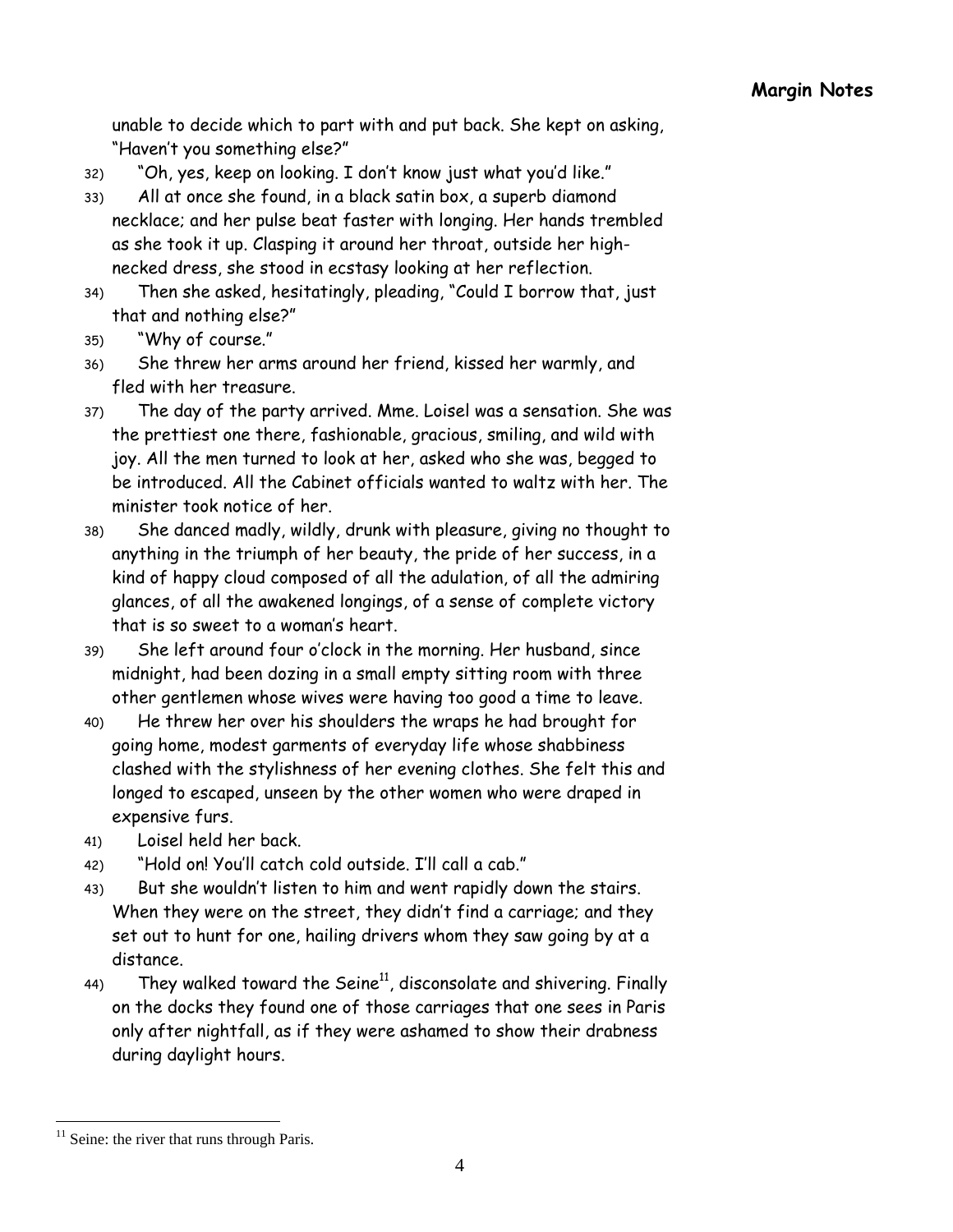|     | climbed wearily up to their apartment. For her, it was all over. For                  |                     |
|-----|---------------------------------------------------------------------------------------|---------------------|
|     | him, there was the thought the he would have to be at the Ministry<br>at ten o'clock. |                     |
|     |                                                                                       |                     |
| 46) | Before the mirror, she let the wraps fall from her shoulders to                       |                     |
|     | see herself once again in all her glory. Suddenly gave a cry. The                     |                     |
|     | necklace was gone.                                                                    |                     |
| 47) | Her husband, already half undressed, said, "What's the trouble?"                      |                     |
| 48) | She turned toward him despairingly, "I II don't have Mme.<br>Forestier's necklace."   |                     |
|     |                                                                                       |                     |
| 49) | "What! You can't mean it! It's impossible!"                                           |                     |
| 50) | They hunted everywhere, through the folds of the dress, through                       |                     |
|     | the folds of the coat, in the pockets. They found nothing.                            |                     |
| 51) | He asked, "Are you sure you had it when leaving the dance?"                           | <b>Margin Notes</b> |
| 52) | "Yes, I felt it when I was in the hall of the Ministry."                              |                     |
| 53) | "But if you had lost it on the street, we'd have heard it drop. It                    |                     |
|     | must be in the cab."                                                                  |                     |
| 54) | "Yes, quite likely. Did you get it's number?"                                         |                     |
| 55) | "No. Didn't you notice it either?"                                                    |                     |
| 56) | "No."                                                                                 |                     |
| 57) | They looked at each other aghast <sup>13</sup> . Finally Loisel got dressed           |                     |
|     | again.                                                                                |                     |
| 58) | "I'll retrace our steps on foot," he said, "to see if I can find it."                 |                     |
| 59) | And he went out. She remained in her evening clothes, without the                     |                     |
|     | strength to go to bed, slumped in a chair in the unheated room, her                   |                     |
|     | mind a blank.                                                                         |                     |
| 60) | Her husband came in about seven o'clock. He had had no luck.                          |                     |
| 61) | He went to the police station, to the newspapers to post a reward,                    |                     |
|     | to the cab companies, everywhere the slightest hope drove him.                        |                     |
| 62) | That evening Loisel returned, pale, his face lined still he had                       |                     |
|     | learned nothing.                                                                      |                     |
| 63) | "We'll have to write your friend," he said, "to tell her you have                     |                     |
|     | broken the catch and are having it repaired. That will give us a little               |                     |
|     | time to turn around."                                                                 |                     |
| 64) | She wrote his dictation.                                                              |                     |
| 65) | At the end of a week, they had given up all hope.                                     |                     |
| 66) | And Loisel, looking five years older, declared, "We must take steps                   |                     |
|     | to replace that piece of jewelry."                                                    |                     |
| 67) | The next day they took the case to the jeweler whose name they                        |                     |
|     | found inside. He consulted his records. "I didn't sell that necklace,                 |                     |
|     | madame," he said. "I only supplied the case."                                         |                     |
|     | <sup>12</sup> Rue des Martyrs: street of the Martyrs.                                 |                     |
|     | <sup>13</sup> Aghast: horrified, in disbelief.                                        |                     |
|     | 5                                                                                     |                     |
|     |                                                                                       |                     |

45) It dropped then at their door in the Rue des Martyrs<sup>12</sup>, and they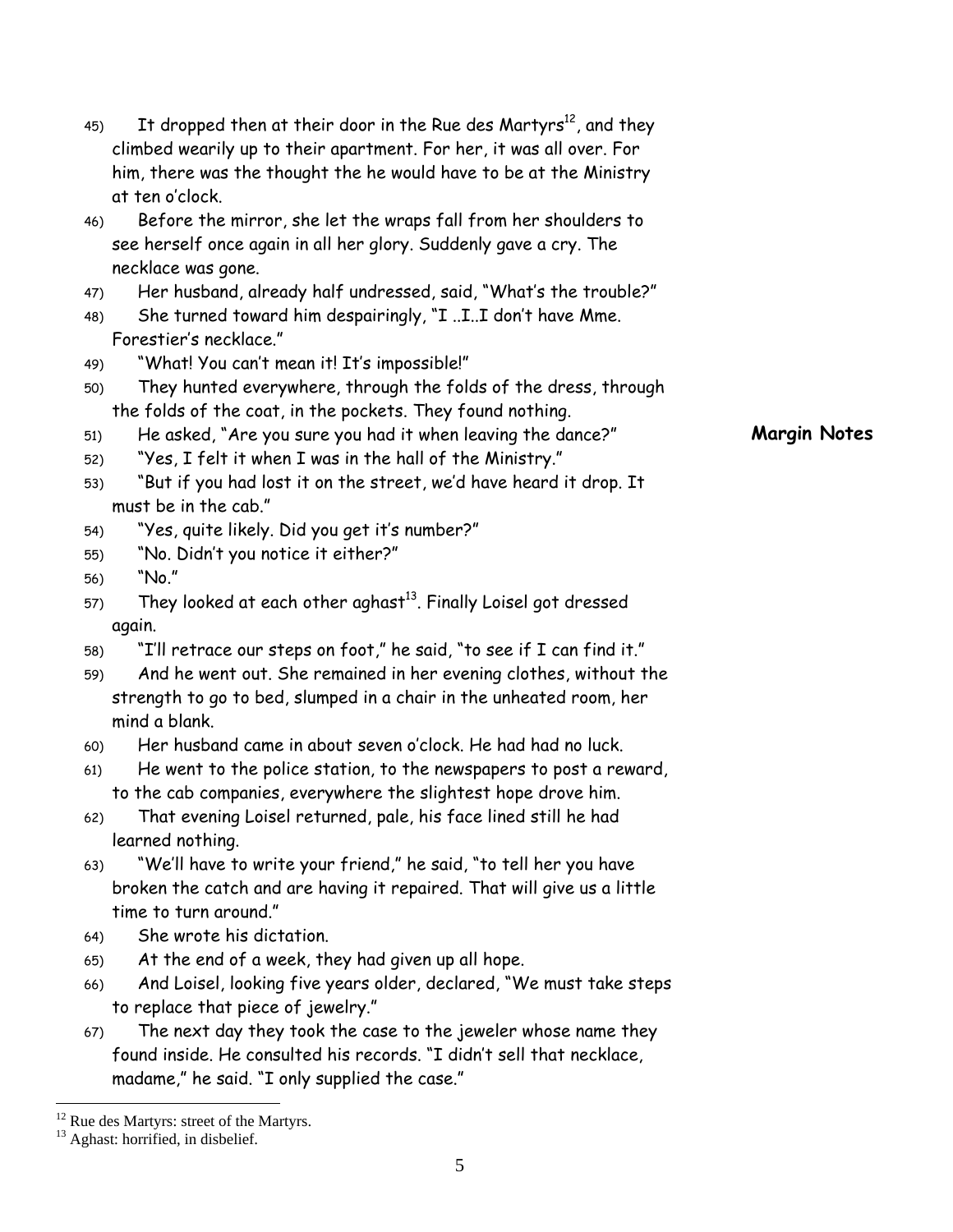- 68) Then they went from one jeweler to another hunting for a similar necklace, going over their recollections, both sick with despair and anxiety.
- 69) They found, in a shop in Palais Royal<sup>14</sup>, a string of diamonds that seemed exactly like the one they were seeking. It was priced at forty thousand francs. They could get it for thirty-six.
- 70) They asked the jeweler to hold it for them for three days. And they reached an agreement that he would take it back for thirty four thousand if the one lost was found before the end of February.
- 71) Loisel had eighteen thousand francs he had inherited from his father. He would borrow the rest.
- 72) He went about raising the money, asking a thousand francs from one, four hundred from another, a hundred here, sixty there. He signed notes, made ruinous<sup>15</sup> deals, did business with loan sharks, ran the whole gamut<sup>16</sup> of moneylenders. He compromised the rest of his life, risked his signature without knowing if he'd be able to honor it, and, then, terrified by the outlook for the future, by the blackness of despair about to close around him, by the prospect of all the privations of the body and tortures of the spirit, he went to claim the new necklace with the thirty-six thousand francs that he placed on the counter of the shopkeeper.
- 73) When Mme. Loisel took the necklace back, Mme. Forestier said to her frostily, "You should have brought it back sooner; I might have needed it."
- 74) She didn't open the case, an action her friend was afraid of. If she had noticed the substitution, what would she have thought? What would she have said? Would she have thought her a thief?
- 75) Mme. Loisel experienced the horrible life the needy live. She played her part, however, with sudden heroism. That frightful debt had to be paid. She would pay it. She dismissed her maid; they rented a garret<sup>17</sup> under the eaves.
- 76) She learned to do the heavy housework, to perform the hateful duties of cooking. She washed dishes, wearing down her shell pink nails scouring the grease from pots and pans; she scrubbed dirty linen, shirts, and cleaning rags, which she hung on a line to dry; she took the garbage down to the street each morning and brought up water, stopping on each landing to get her breath. And, clad<sup>18</sup> like a peasant woman, basket on arm, quarding sou<sup>19</sup> by sou her scanty

**Margin Notes**

Palais Royal: an expensive shopping area for Paris.

<sup>&</sup>lt;sup>15</sup> Ruinous: disastrous, bringing ruin.<br><sup>16</sup> Gamut: the entire range or series of something.

 $17$  Garret: rooms just below the sloping roof of a building; attic.

<sup>&</sup>lt;sup>18</sup> Clad: clothed or dressed.

 $19$  Sou: a French coin worth about a penny.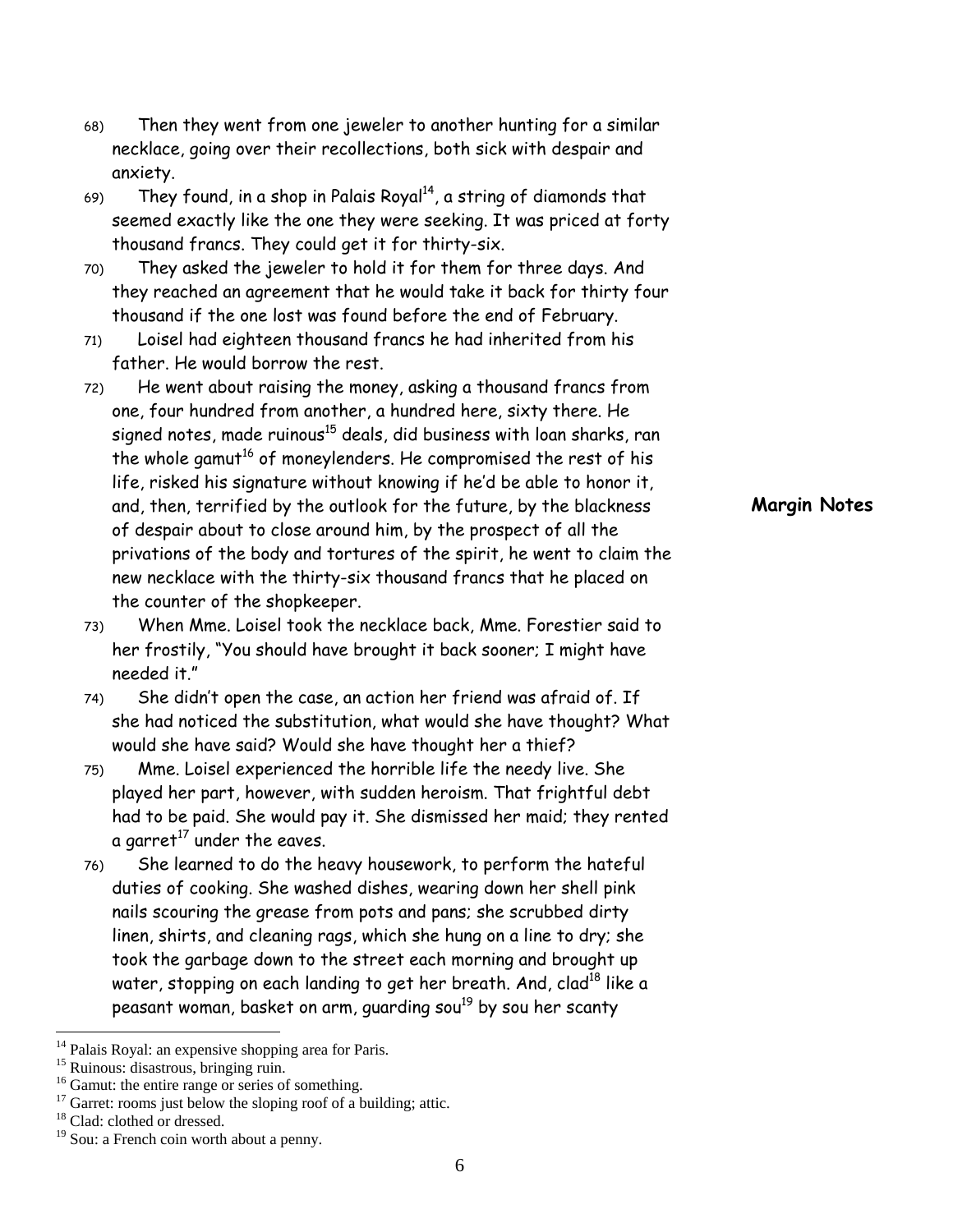allowance, she bargained with the fruit dealers, the grocer, the butcher, and was insulted by them.

- 77) Each month notes had to be paid and others renewed to give more time.
- 78) Her husband labored evenings to balance a tradesman's accounts, and at night, often, he copied documents at five sous a page.
- 79) And this went on for ten years.
- 80) Finally, all was paid back, everything including the exorbitant rates of the loan sharks and accumulated compound interest.
- 81) Mme. Loisel appeared an old woman now. She became heavy, rough, harsh, like one of the poor. Her hair untended, her skirts askew<sup>20</sup>, her hands red, her voice shrill, she even slopped water on her floors and scrubbed them herself. But, sometimes, while her husband was at work, she would sit near the window and think of that long ago evening when, at the dance, she had been so beautiful and admired.
- 82) What would have happened if she had not lost that necklace? Who knows? Who can say? How strange and unpredictable life is! How little there is between happiness and misery!
- 83) Then one Sunday when she had gone for a walk on the Champs Elysees<sup>21</sup> to relax a bit from the week's labors, she suddenly noticed a woman strolling with a child. It was Mme. Forestier, sill young-looking, still beautiful, still charming.
- 84) Mme. Loisel felt a rush of emotion. Should she speak to her? Of course. And now that everything was paid off, she would tell her the whole story. Why not?
- 85) She went toward her. "Hello, Jeanne."
- 86) The other, not recognizing her, showed astonishment at being spoken to so familiarly by this common person. She stammered. "But…madame..I don't recognize…You must be mistaken."
- 87) "No, I'm Mathilde Loisel."
- 88) Her friend gave a cry, "Oh, my poor Mathilde, how you've changed!"
- 89) "Yes, I've had a hard time since last seeing you. And plenty of misfortune-and all on account of you!"
- 90) "Of me...How do you mean?"
- 91) "Do you remember that diamond necklace you loaned me to wear to the dance at the Ministry?"
- 92) "Yes, but what about it?"
- 93) "Well, I lost it."
- 94) "You lost it! But you returned it."

 $\overline{a}$ 

**Margin Notes** 

 $20$  Askew: crooked; on one side.

<sup>21</sup> Champs Élysées: a famous boulevard in Paris.